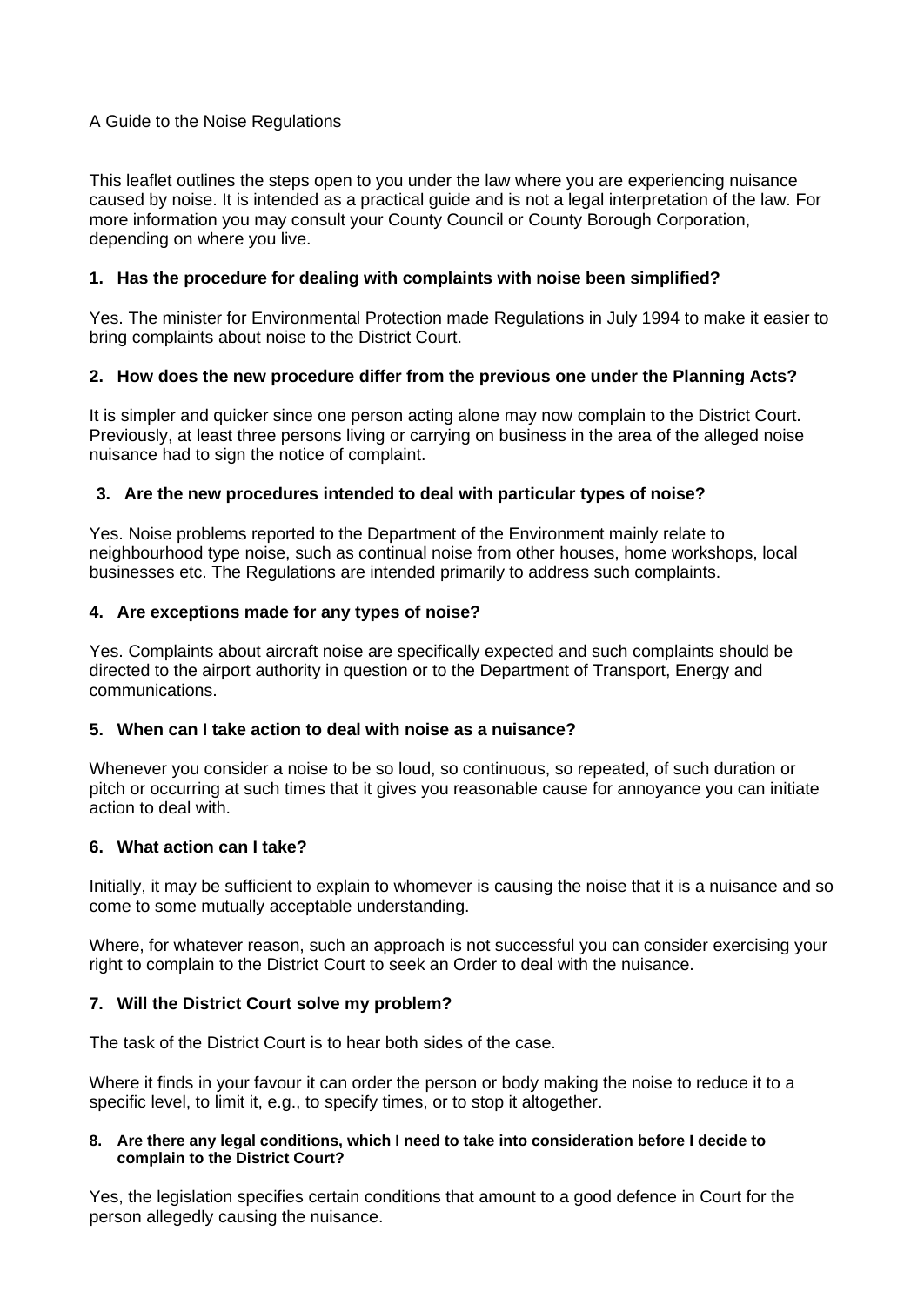#### **9. What are the "Good defence" conditions?**

The person may prove:

- That he/she took all reasonable care to prevent or limit the noise by using facilities, practices and methods of operation that are suitable for purpose, or
- That the noise is in accordance with a licence issued under the Environmental Protection Agency Act or with Regulations made by the Minister under the Act.

#### **10. Must the court order be complied with?**

Yes, the person (or body) concerned must comply with the Court Order.

#### **11. How do I complain to the District Court?**

Once you have decided to take your case to the Court there are a number of steps, which you must follow

(i) Consult with the Clerk of your local District court about an appointment for hearing of your case. This appointment must be at least seven days later than the date on which you inform the person responsible for the noise nuisance that you will be taking your case to the Court.

When consulting the Court Clerk you should be in a position to refer precisely to the law relating to your case, this is section 108 of the Environmental Protection Agency Act, 1992 (Noise) Regulations, 1994 (S.I. No. 179 of 1994.)

(ii) Once a time has been set for your Court hearing you must inform the person concerned that you will be making a complaint

(iii) You must use a particular form of notice in informing the person concerned. This has been specified in the Regulations and you will find a specimen copy on the reverse of this leaflet, It is important that you use this form of notice only and that you complete it fully and accurately. You will see from the specimen notice that the date of your complaint to the Court must be at least 7 days after the date of the notice

(iv) You attend Court at the arranged time and present your complaint.

#### **12. Must I consult a solicitor if I wish to complain to the Court?**

No, nor is there a requirement to be represented in Court by one. However, if you wish, you may engage a solicitor to prepare the complaint and/or to present it in Court.

#### **13. Has the Environmental Protection Agency a role in dealing with noise problems?**

Yes. The Agency has the same powers as an individual to complain about noise nuisance to the District Court. In addition, in the case of an activity for which a licence is required under the Environmental Protection Agency Act, the Agency can require the taking of specified measures to prevent or limit the noise. The person (or body) required to take such measures must do so or face prosecution. Alternatively, the Agency may take the remedial measures itself and recover the cost from the person in charge of the source of the noise.

# **14. Has my local authority a role in dealing with noise problems?**

Yes. Local authorities have the same powers as individuals to complain about noise problems to the District Court. In addition, they have similar powers to the Environmental Protection Agency in relation to premises, processes and works other than those, which require licences under the Environmental Protection Agency Act.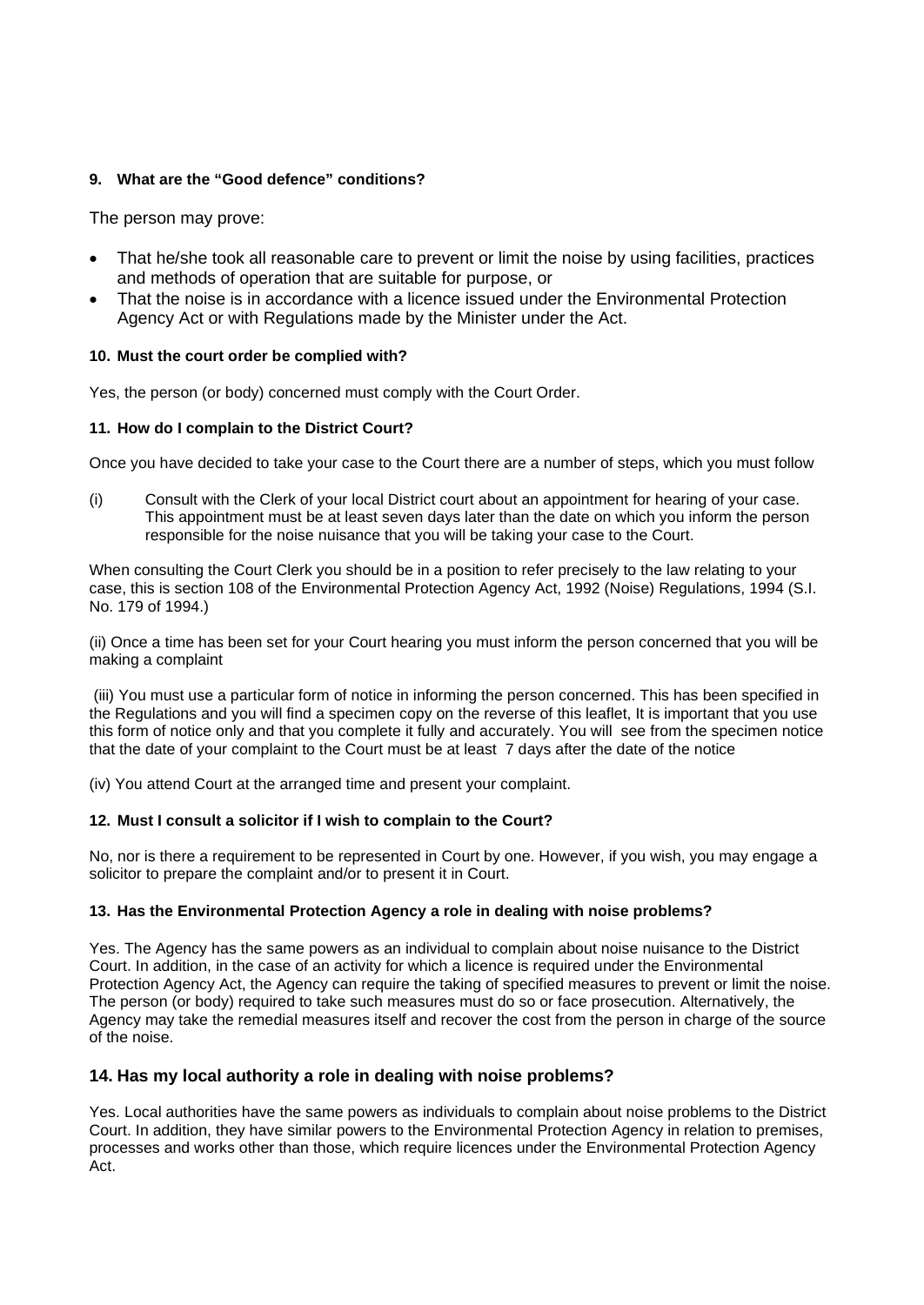#### **15. Can I approach the Environmental Protection Agency or my local authority about noise problems?**

Yes. The Environment Protection Agency has power to require measures to be taken to prevent or limit noise from activities, which are licensable, by the Agency. In other cases local authorities have similar powers. A citizen may request the Agency or the local authority, as the case may be, to exercise its power in relation to noise causing a nuisance.

## **16. What are the penalties for a breach of the law?**

A fine of up to €1,000 or imprisonment for up to 12 months or both.

## **17. Are there specified noise standards, such as maximum levels in certain locations?**

Not at present but the necessary work to do so in under way. Priority will be given to standards for residential, commercial and industrial areas, schools and hospitals.

The law governing noise as a nuisance is contained in two legal instruments, namely

- The Environmental Protection Agency Act, 1992, (sections 107 and 108)
- The Environmental Protection Agency Act, 1992 (noise) Regulations, 1994(S.I. No. 179 of 1994)

If you wish to get an assessment of noise levels, there are a number of companies who can do this for you. Some can be found in phone directories under "noise and vibration control"